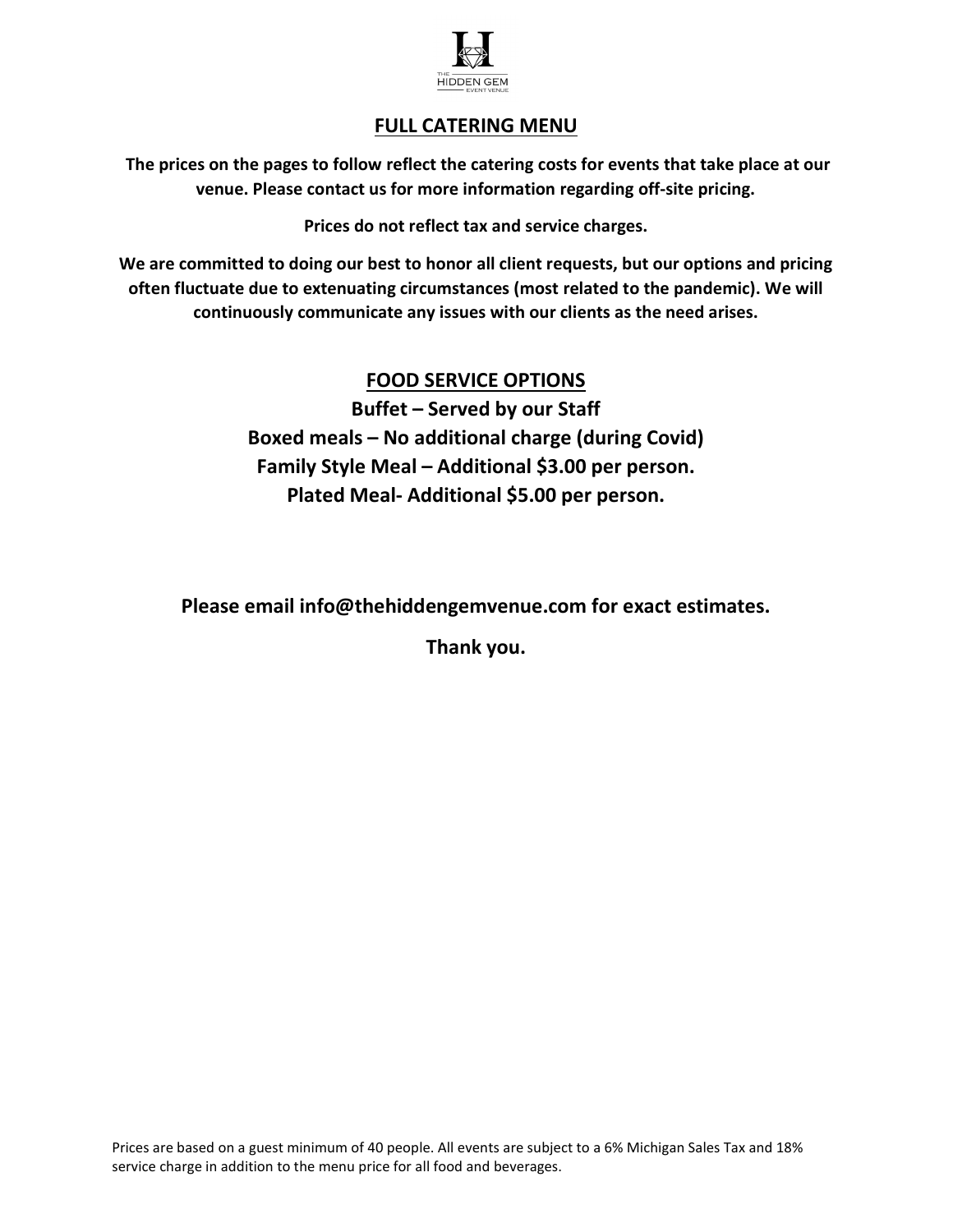

# BANQUET DINNER MENU

Entree selections include a choice of salad, one or two sides, bread and butter, lemonade, iced tea, coffee (optional) and water. Please add \$3 per person for two entrée options per event. Please add \$1 per person for real glass goblets and/or champagne flutes

### **Salad Selections**

House Salad Caesar Salad

## Gourmet Entrée Selections (Beginning at \$20 per person)

### Smothered Chicken

Herb baked chicken smothered with caramelized onions, cheese and bacon. (Add 2 additional sides.)

#### Creamy Garlic Chicken

Seasoned chicken served with a creamy parmesan garlic sauce atop pasta or mashed potatoes. Served with garlic bread. (Add 1 additional side.)

#### Chicken Marsala

Herb baked chicken breast topped with a mushroom and marsala wine sauce. (Add 2 additional sides.)

### Pecan Crusted Pork Loin

Seasoned pork loin encrusted with a seasoned pecan topping. (Add 2 additional sides)

### Roast Beef

Seasoned roast beef freshly sliced from a carving station. Served with a house made Au Jus and paired with seasoned mashed potatoes. (Add 1 additional side.)

### Homemade Lasagna

Stacked layers of pasta, ground meats, tomato sauce, and various cheeses. (Add 1 additional side)

### Vegetable Lasagna

Sauteed veggies replace the meat in this vegetarian option. (Add 1 additional side)

### Glazed Salmon (add \$5 per person)

Glazed salmon filet served with seasoned rice and broccoli florets.

### BBQ Feast (add \$5 per person)

Grilled Chicken and Ribs served with Mac n' cheese, Cole slaw, Baked Beans and Corn Bread. (additional meat/side options available by request for an additional charge)

# Premium Entrée Selections (Beginning at \$30 per person)

 (Actual cost per person based on market prices at time of booking. Steak type is determined by market availability. Cooking temp will be determined by host and served to all guests the same. We do not cook each steak to order.)

### Seafood Stuffed Salmon

Herb Salmon topped with a Seafood Stuffing. Served with Seasoned Rice and Asparagus.

### Veal Cutlets

Served with a loaded Baked Potato and Asparagus

### Seared Scallops

Served with Pesto Angel Hair Pasta and Veggie Medley

### Premium Steak\*

Juicy and seasoned 6-8 oz. Premium Steaks\* drizzled with garlic butter and accompanied by Herb Red Skin Potatoes and Mixed Veggies

### Surf and Turf\*

Buttery 6 oz. Steak\* topped with Seasoned Shrimp and a Cream Sauce. Served with Steamed Broccoli and Sweet Potatoes.

Prices are based on a guest minimum of 40 people. All events are subject to a 6% Michigan Sales Tax and 18% service charge in addition to the menu price for all food and beverages.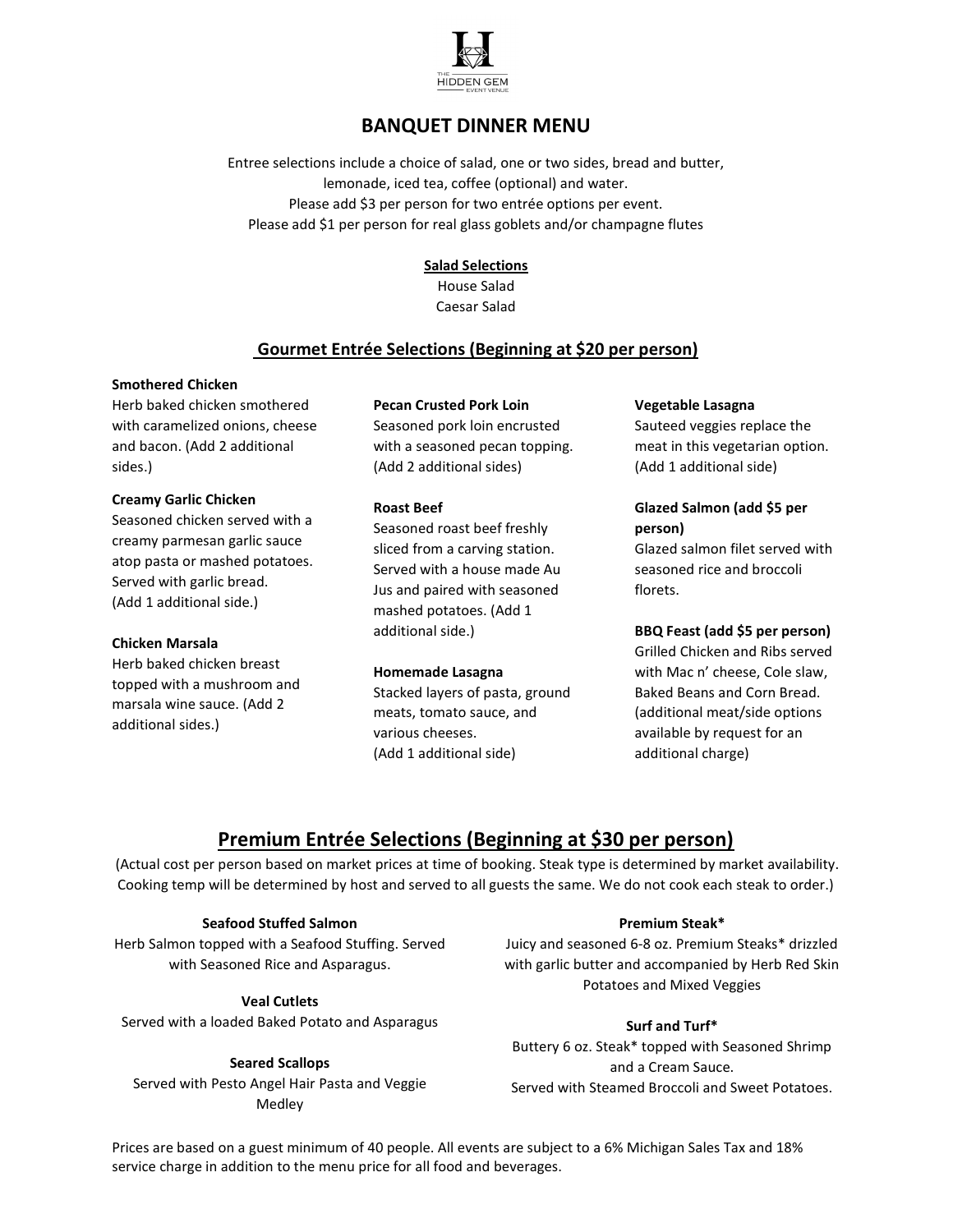

# Sides

Pasta Salad Potato Salad Steamed Broccoli Vegetable Medley Green Beans Zucchini & Squash Baked Beans Buttery Corn

Whipped Potatoes Sweet Potatoes Roasted Red Potatoes Pilaf Rice

Additional cost per person for the following options (market value): Macaroni and Cheese Asparagus Sweet Potato Casserole Wedding Potatoes Glazed Brussel Sprouts

Additional Notes:

- All dinner entrees are available to be served buffet style, family style (\$3 pp) or plated (\$5 pp).
- Children under 12 are  $\frac{1}{2}$  off the total meal price per person.
- Some substitutions are permitted with entrée selections.
- Please contact us for a customized menu for your event.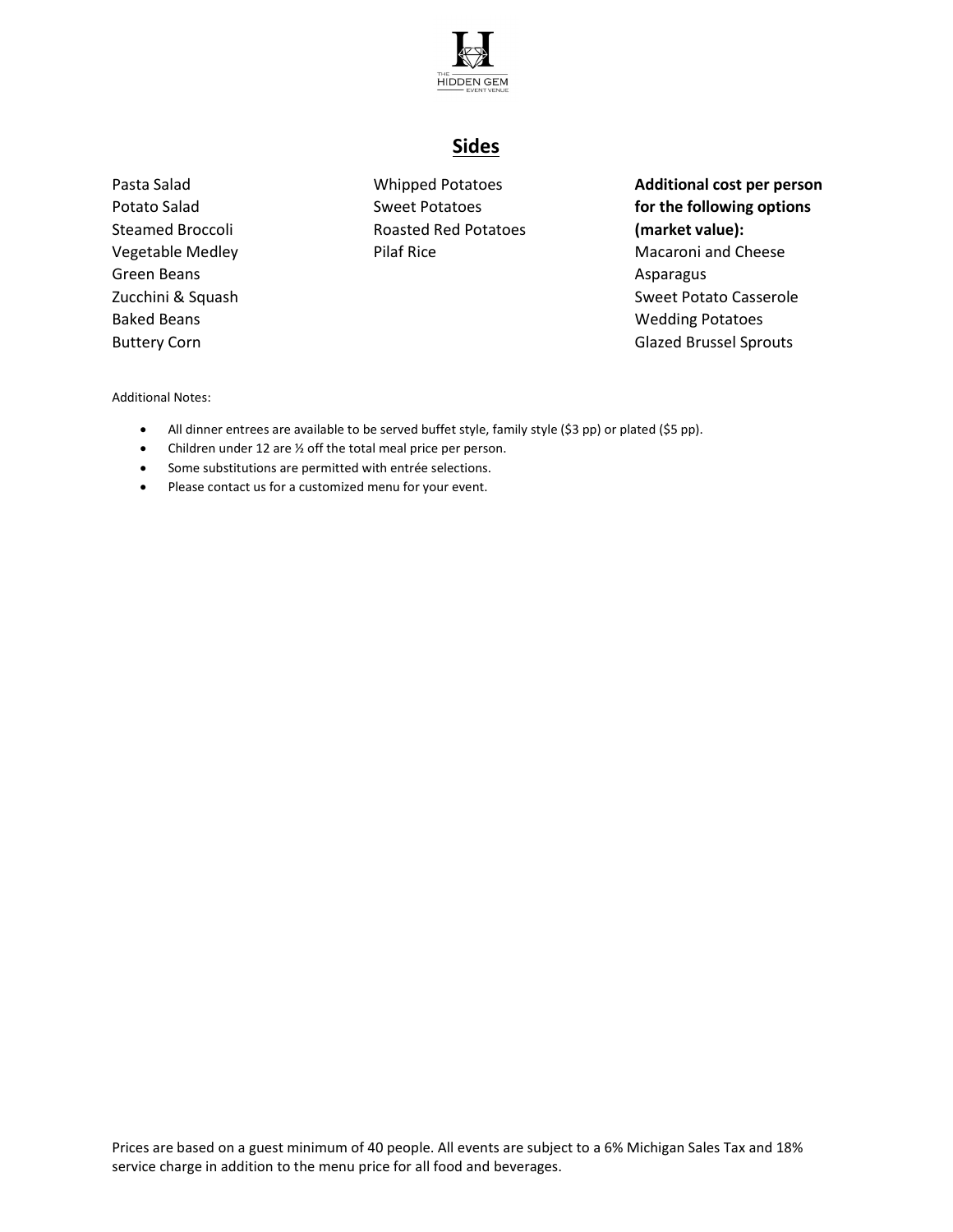

# HORS D'OEUVRES MENU

### Price is per person

Tax and Service Charges are not reflected in prices below. During Covid-19 Restrictions, all items will be packaged and served to comply with all health and safety guidelines as outlined by the CDC. We reserve the right to serve any food-related items in compliance with our own safety guidelines.

- Spanakopita (Spinach Puffs w/ Feta Cheese wrapped in Phyllo Dough) \$3.00
- Mini Chicken Wings Plain, BBQ or Buffalo with Dippers \$3.00
- Cheesy Crab Dip (served with baguette or crackers)- \$3.00
- Chicken Skewers \$3.00
- Antipasto Skewers \$2.50
- Egg Rolls with Sweet and Sour Sauce \$2.00 (add meat for an additional \$1.00)
- Meatballs BBQ or Sweet and Sour \$2.50
- Assorted Finger Sandwiches \$2.50
- Mini Chicken Tenders with Choice of Sauce \$2.50
- Festive Layered Dip with Tortillas \$2.50
- Shrimp Cocktail Market Price
- Charcuterie Cups (individual cups with a mix of veggies, fruit, meat & cheese) \$4.00
- Grazing Table (mix of veggies, fruit, meat and cheese) not available during Covid
- Meat and Cheese Cups (served with crackers)- \$3.00
- Mini Assorted Quiche \$2.00
- Deviled Eggs \$2.00
- Hummus with Pita Wedges  $$2.00$
- Cheese and Crackers Cups \$2.00
- Seasonal Fruit Cups \$2.00
- Vegetable Cups with Dip \$2.00
- Mixed Nuts \$2.00
- Tortilla Chips and Salsa \$1.50
- Potato Chips and Dip \$1.50
- Popcorn  $$1.50$
- Snack Mix  $$1.50$
- Dinner Mints \$1.50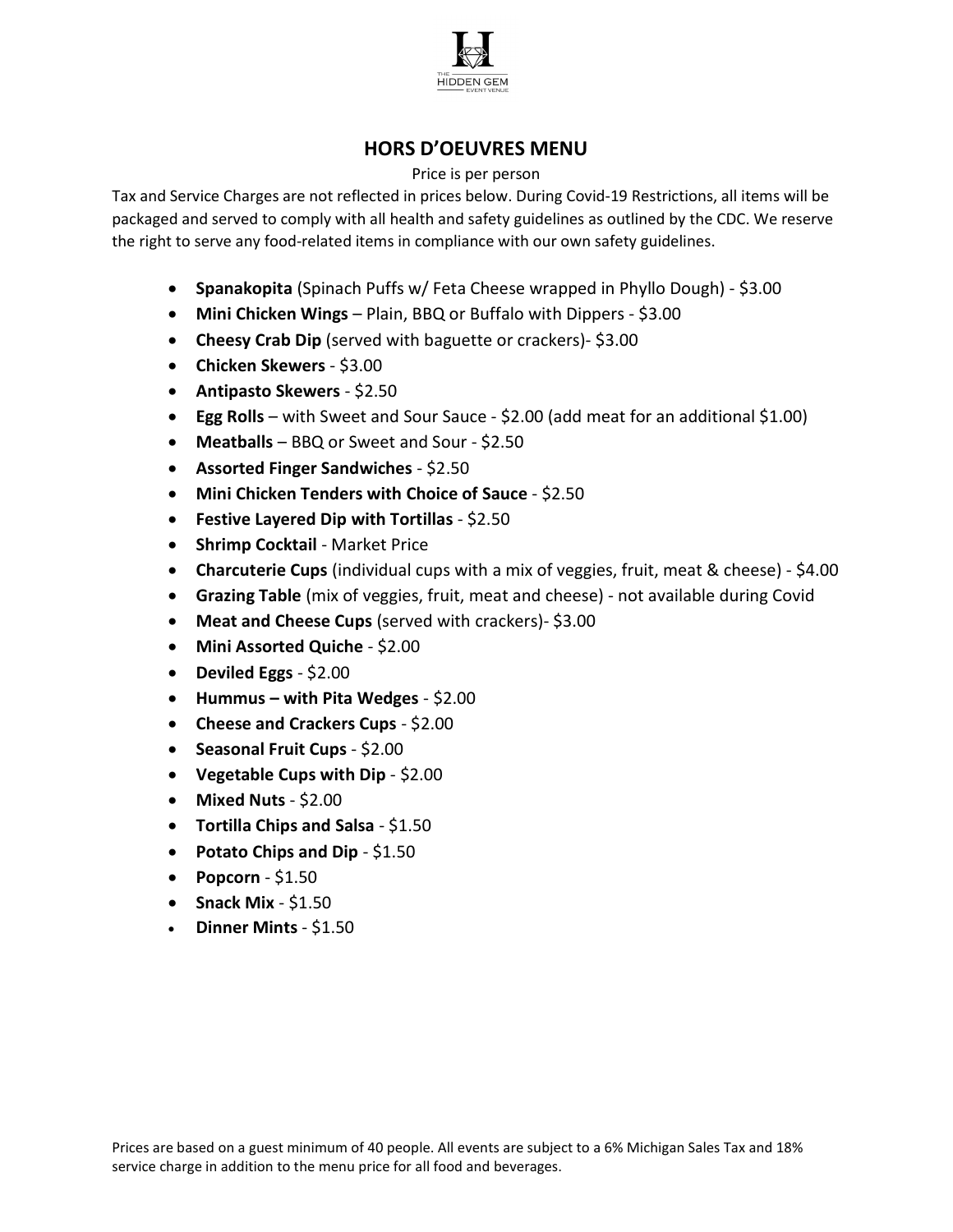

# BREAKFAST & BRUNCH

Customized menu options are available. Call for more details. Please add 6% tax and 18% Service Charge to ALL listed prices. Orange Juice, Apple Juice, Water and Coffee are included. Add \$10 per person for a "Bottomless" Mimosa Bar.

## BREAKFAST MENU

Continental Breakfast - \$12 per person Seasonal Fresh Fruit Cups, Mini Parfait Bar, Pastries, Bagels

## Standard Breakfast Buffet- \$16 per person

Seasonal Fresh Fruit Cups or Mini Parfait Bar, Bacon and Sausage, Scrambled Eggs, Potatoes, Toast

## Full Breakfast Buffet- \$22 per person

Seasonal Fresh Fruit Cups or Mini Parfait Bar, Bacon and Sausage, Scrambled Eggs or Quiche, Potatoes, Pancakes or Waffles, Toast

## Ultimate Breakfast Buffet - \$30 per person

 Seasonal Fresh Fruit Cups, Mini Parfait Bar, Pastries, Bacon, Sausage, Ham, Scrambled Eggs or Quiche, Potatoes, Pancakes or Waffles, Grits, Sausage Gravy and Biscuits, Toast

### BRUNCH MENU

### \$14 per person

## Choose 5

(Add \$2 per person per item after that) Seasonal Fresh Fruit Cups, Pastries, Mini Parfait Bar, Sausage, Bacon, Quiche, Seasoned Potatoes, Mini Waffles or Pancakes, Charcuterie Cups, Finger Sandwiches

## Chicken and Waffles

Fried Chicken and Waffles. Served with Fresh Fruit.

## Breakfast Casserole

Your choice of meat, Eggs, Sausage Gravy, Potatoes all in one Served with Fresh Fruit

### Waffle or Pancake Bar

Full sized waffles or pancakes with a variety of topping options (fruit, whipped cream, syrup options, etc.). Served with Fresh Fruit and Bacon or Sausage as an accompaniment.

Prices are based on a guest minimum of 40 people. All events are subject to a 6% Michigan Sales Tax and 18% service charge in addition to the menu price for all food and beverages.